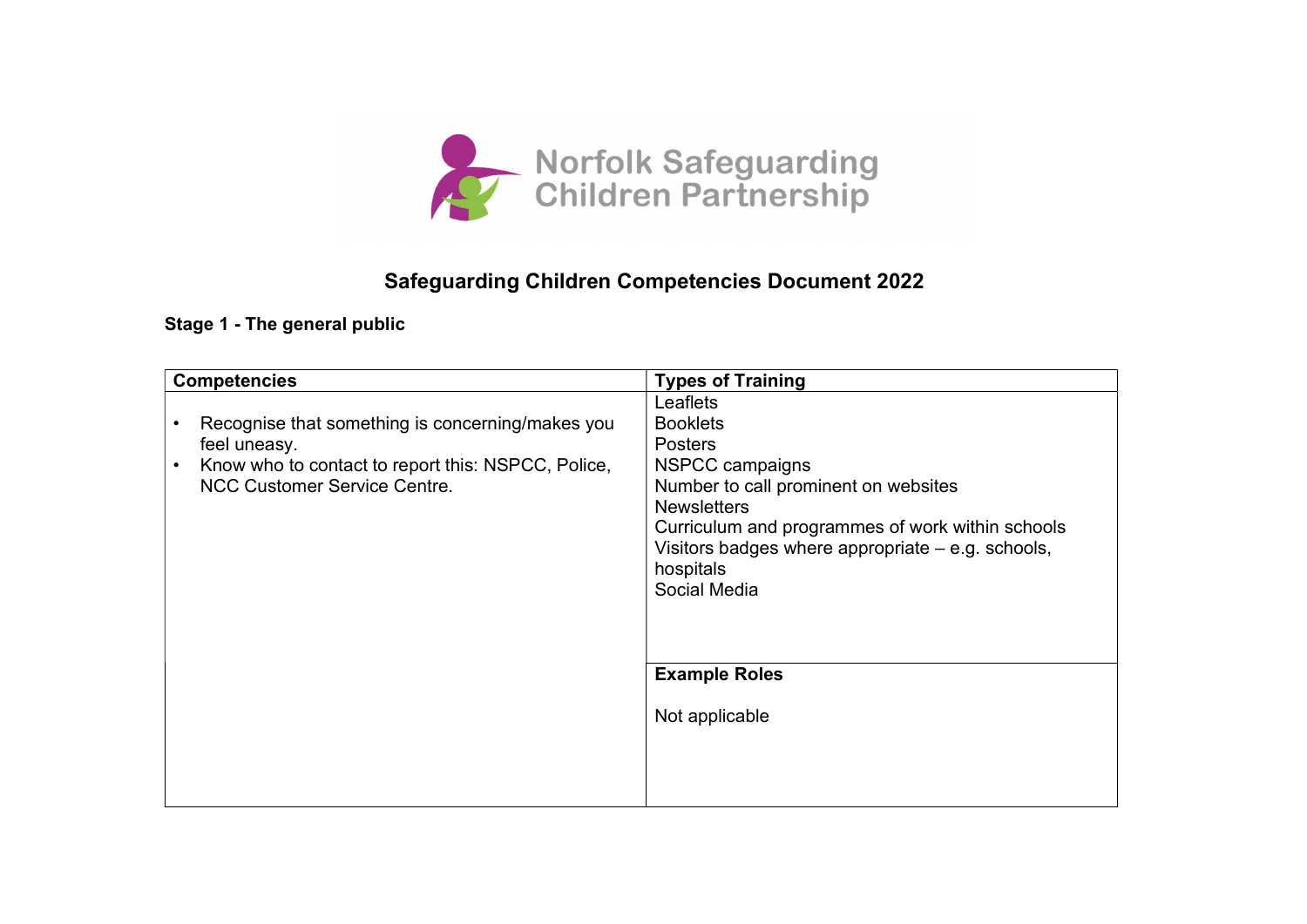#### Stage 2 - General workforce

| <b>Competencies</b>                                                      | <b>Types of Training</b>                                                            |
|--------------------------------------------------------------------------|-------------------------------------------------------------------------------------|
|                                                                          | As stage 1                                                                          |
| Stage 1 competencies                                                     | In house learning hour                                                              |
| Recognise abuse can be perpetrated or experienced by<br>work colleagues. | Introductory e-learning<br>Employment pack information                              |
| Know who to talk to in your organisation if you have<br>concerns.        | Information on intranet systems<br>Team meetings                                    |
| Have confidence in voicing concerns.                                     | HR information                                                                      |
| Understand where to take concerns next.                                  | <b>Safeguarding Policy</b>                                                          |
|                                                                          | <b>Whistleblowing and Complaints Policies</b>                                       |
|                                                                          | (NB Training should be updated/reviewed every three                                 |
|                                                                          | years (or more frequently) in line with organisational<br>guidance/regulatory body) |
|                                                                          |                                                                                     |
|                                                                          | <b>Example Roles</b>                                                                |
|                                                                          | Administrative staff                                                                |
|                                                                          | Non-public facing roles                                                             |
|                                                                          | Office workers                                                                      |
|                                                                          |                                                                                     |
|                                                                          |                                                                                     |
|                                                                          |                                                                                     |
|                                                                          |                                                                                     |
|                                                                          |                                                                                     |
|                                                                          |                                                                                     |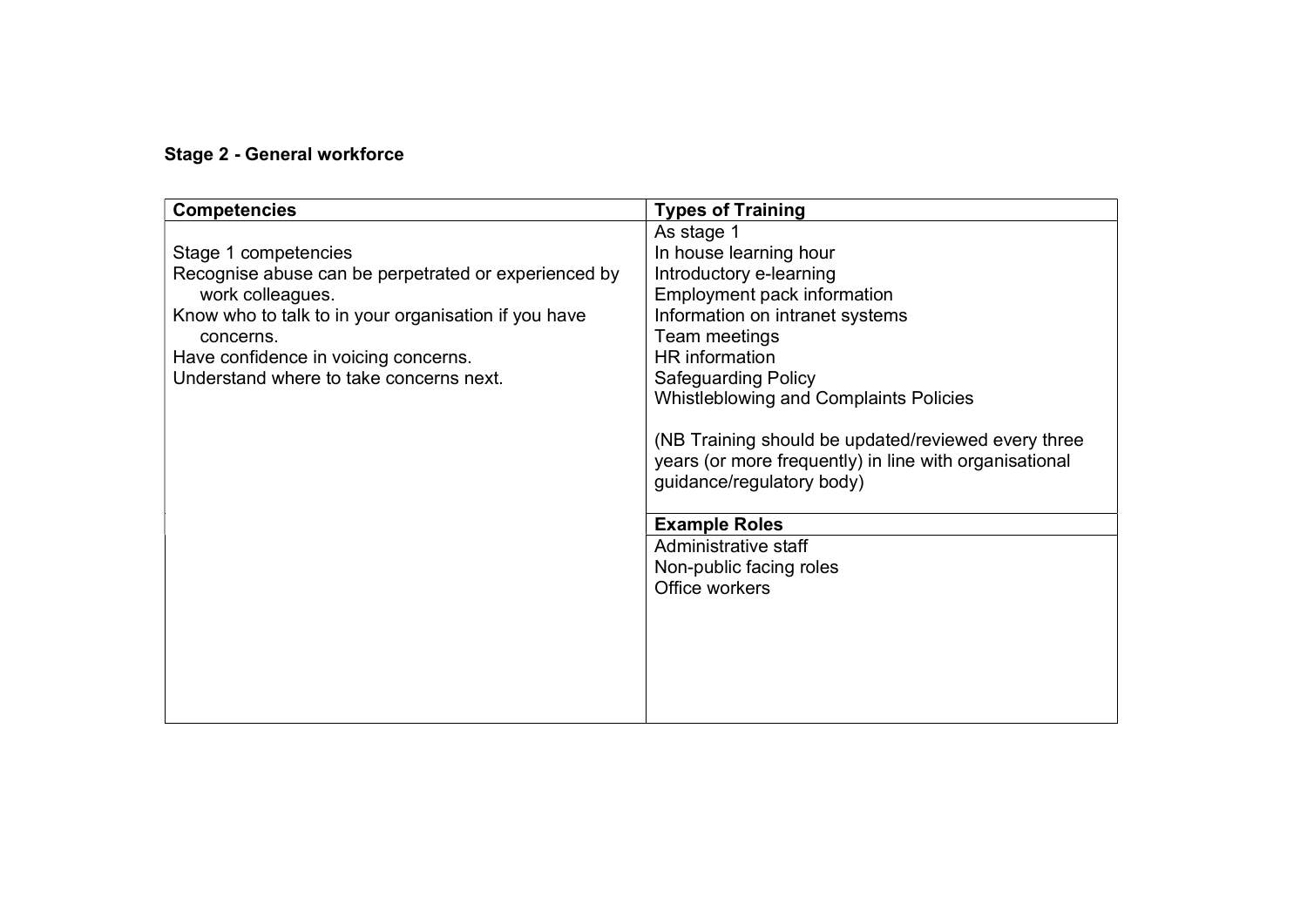Stage 3 - In your role, you may have contact with the general public including children, young people and families. This includes making general visits to homes.

| <b>Competencies</b>                                                                                                                                                                                                                             | <b>Types of Training</b>                                                                                                                                                                                                                                                                                                                                                                                                                                                                                                                                                                                                  |
|-------------------------------------------------------------------------------------------------------------------------------------------------------------------------------------------------------------------------------------------------|---------------------------------------------------------------------------------------------------------------------------------------------------------------------------------------------------------------------------------------------------------------------------------------------------------------------------------------------------------------------------------------------------------------------------------------------------------------------------------------------------------------------------------------------------------------------------------------------------------------------------|
| Stage 1 and 2 competencies<br>Understand vulnerabilities and the potential impact of<br>these e.g. child abuse, domestic abuse, adult abuse,<br>mental health, learning disabilities.<br>Understand your responsibility to report.<br>$\bullet$ | As stage 1 and 2<br>Interactive basic children / adult safeguarding training<br>(2-3 hours) delivered within the organisation or<br>commissioned.                                                                                                                                                                                                                                                                                                                                                                                                                                                                         |
| Know your organisational procedure for reporting<br>$\bullet$                                                                                                                                                                                   | <b>Example Roles</b>                                                                                                                                                                                                                                                                                                                                                                                                                                                                                                                                                                                                      |
| concerns including named safeguarding lead.<br>Know who to talk to if you are still concerned.<br>$\bullet$<br>Know how to get help for yourself.<br>$\bullet$                                                                                  | <b>Tourist Information Officer</b><br>Retail staff (including charity shops)<br>Home delivery drivers<br>Library officers<br>Plumbers, electricians and other tradesmen<br>Business Support Staff (if they have contact with the<br>general public)<br>Research and Information Officer<br>Receptionists<br><b>Housing Assistant</b><br><b>Planning Enforcement Officer</b><br>Media and Communications staff<br>Intercollegiate level 1 staff<br><b>Policy Development Support Officer</b><br><b>Fundraisers</b><br><b>Commissioning Officers</b><br>Education staff, including school volunteers<br><b>Taxi Drivers</b> |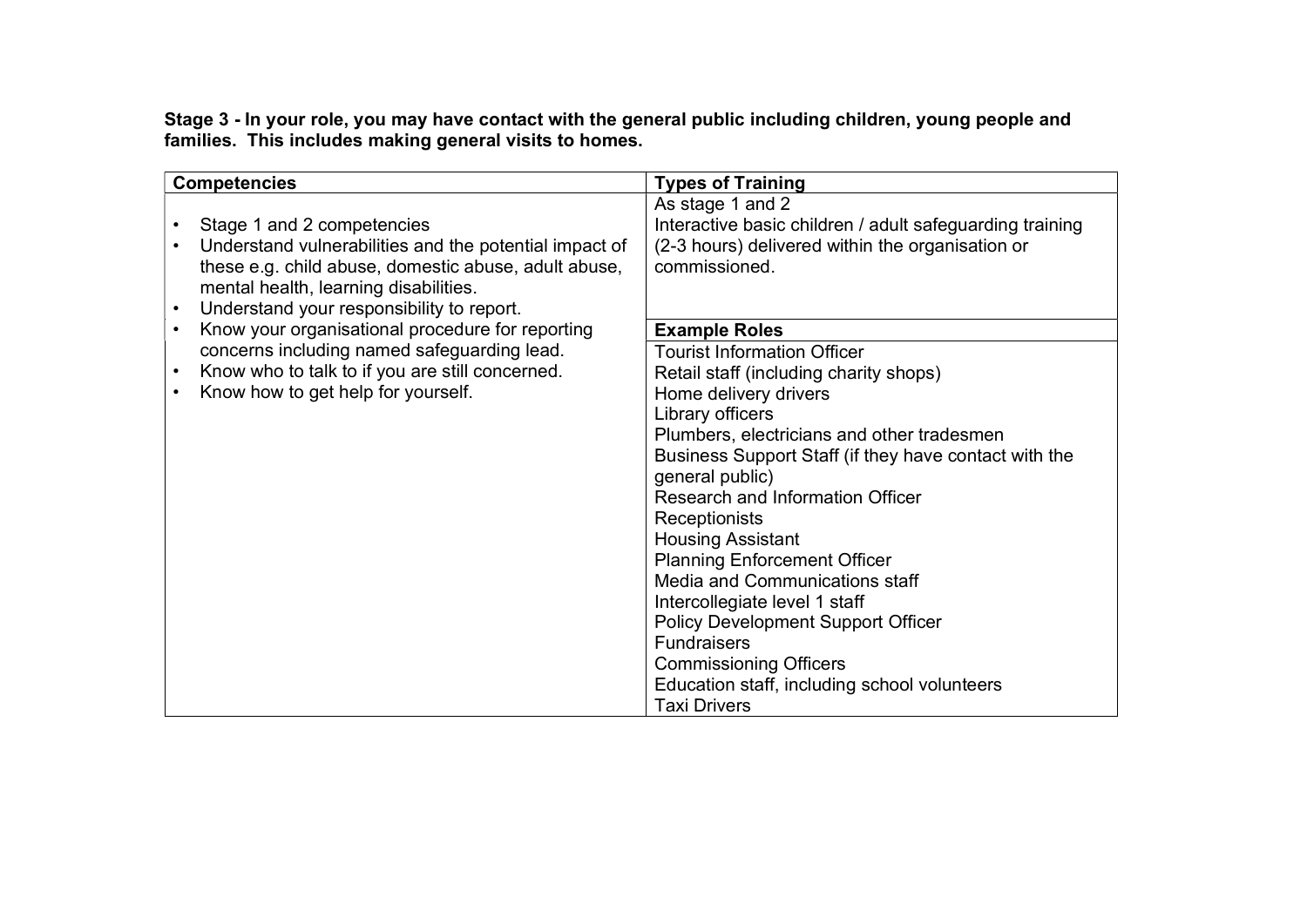Stage 4 – Staff who will have some degree of contact with children, young people, families and adults in need of care and support as part of their role; including those who would be accessing homes.

| <b>Competencies</b>                                                            | <b>Types of Training</b>                               |
|--------------------------------------------------------------------------------|--------------------------------------------------------|
|                                                                                | As stage 1-3                                           |
| • Stage 1-3 competences.                                                       | Full day safeguarding children / adults training.      |
| Understand what is meant by safeguarding and promoting the                     | Specific topic-based training such as child sexual     |
| welfare of children and adults in need of care and support,                    | exploitation, domestic abuse (as required) or Signs of |
| and the different ways in which they can be harmed.                            | Safety briefings.                                      |
| Have an awareness of potential indicators of harm to children,                 |                                                        |
| young people and adults in need of care and support.                           |                                                        |
| • Have an awareness of specific vulnerabilities (such as                       | <b>Example Roles</b>                                   |
| disability) and know what factors increase vulnerabilities.                    | <b>Housing Officers</b>                                |
| Understand the process within your organisation for sharing<br>$\bullet$       | <b>Estate Managers</b>                                 |
| your concerns with a safeguarding lead and when to share                       | Intercollegiate Level 2 staff                          |
| your concerns.                                                                 | Teachers and other school staff                        |
| Understand your own role and responsibilities, and those of                    | <b>Learning Support Assistants</b>                     |
| others, in relation to safeguarding and promoting the welfare                  | Nursery workers                                        |
| of children and adults in need of care and support.                            | <b>Community Development Staff</b>                     |
| Understand the need for information sharing and accurate<br>$\bullet$          | <b>Employment Advisors</b>                             |
| recording of concerns regarding children and adults in need                    | <b>Benefits Advisors</b>                               |
| of care and support.                                                           | Project staff                                          |
| Know when and how to respond to immediate safety issues in                     | Restorative Approaches staff                           |
| relation children or adults with care and support needs                        | Taxi drivers when commissioned by providers            |
| Know what to do if you feel your concerns are not taken                        | Staff and volunteers at community based clubs and      |
| seriously.                                                                     | societies                                              |
| Be curious to what is happening and be able to question                        |                                                        |
| further if something does not feel 'right' or if someone is being<br>evasive.  |                                                        |
|                                                                                |                                                        |
| Know what your role is in relation to safeguarding and know<br>where it stops. |                                                        |
|                                                                                |                                                        |
|                                                                                |                                                        |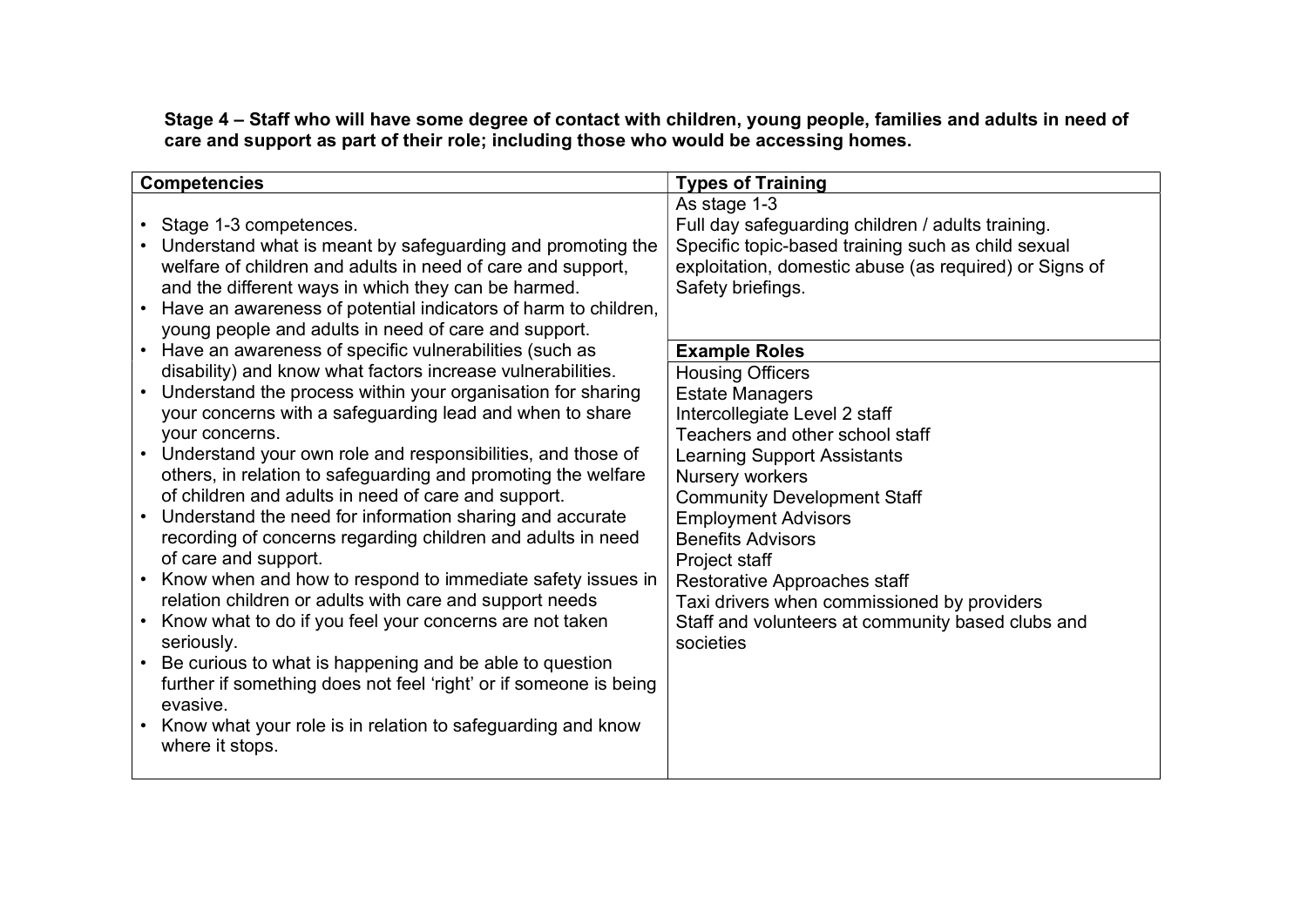# Stage 5 - Managers of staff in roles that cover stages 2-4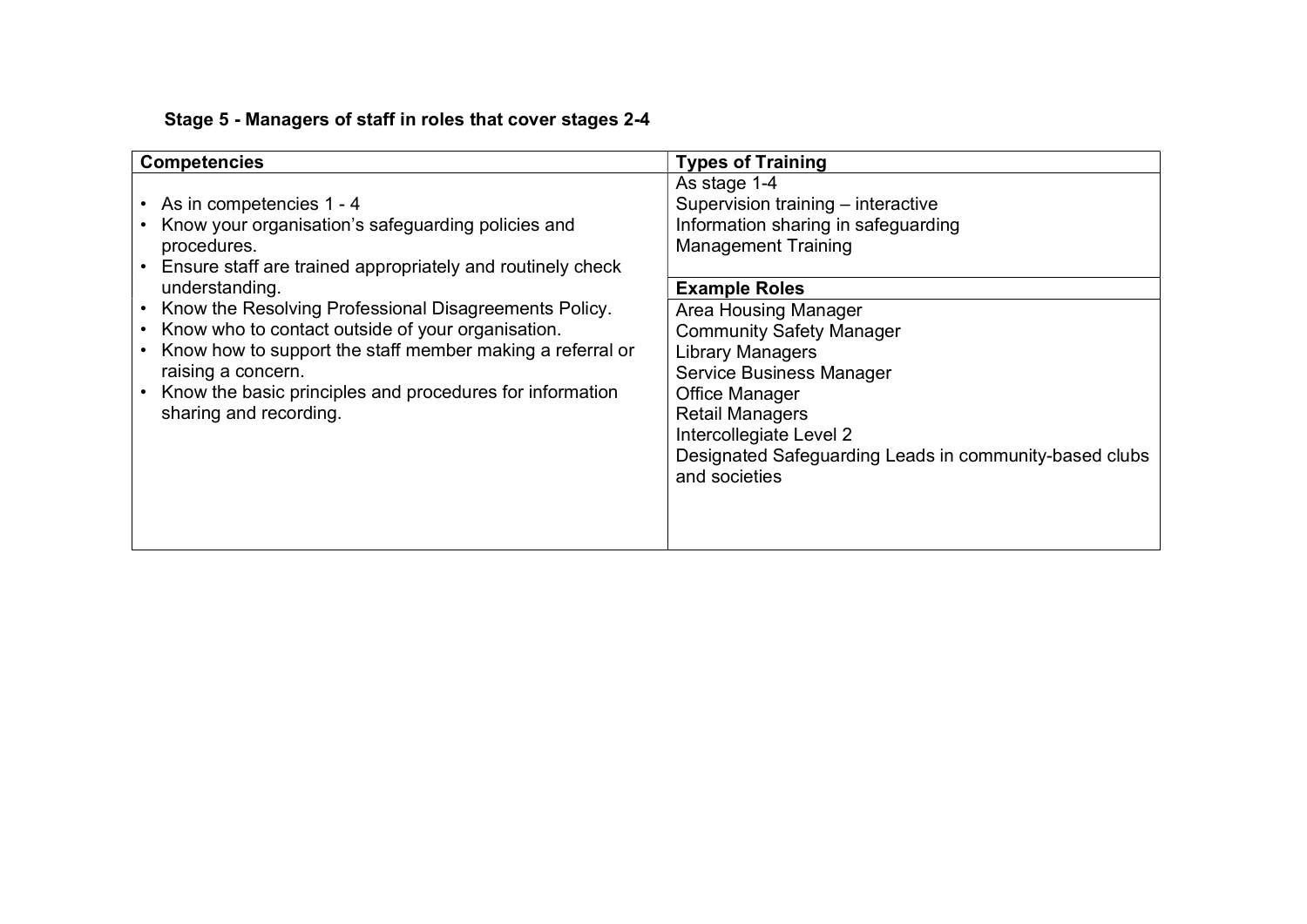#### Stage 6 - Will provide direct support/interventions for children, young people, families and vulnerable adults as part of their role

| <b>Competencies</b>                                             | <b>Types of Training</b>                             |
|-----------------------------------------------------------------|------------------------------------------------------|
| Stage 1-4 competences.                                          | As stage 1-4                                         |
| Understand your role and responsibilities within                | Multi-agency Safeguarding children/adult training    |
| safeguarding.                                                   | Safeguarding refresher training                      |
| Be aware of and understand current legislation that             | Peer learning                                        |
| underpins your work.                                            | <b>NSCP</b> training                                 |
| Able to recognise possible signs of abuse.                      | Conference attendance                                |
| Use a child and family focused approach.                        | Topic based learning - CSA, CSE, Domestic Abuse,     |
| Know when and how to share information appropriately to         | <b>Neglect</b>                                       |
| ensure the welfare of the child.                                | Accessing further reading and information            |
| Know what contributes to abuse and how behaviours affect        | Child Development (including adolescent development) |
| children, young people and adults.                              | Signs of Safety (2-day training - 5-day optional)    |
| The impact of behaviours on parenting capacity.<br>$\bullet$    | <b>Family Network Training</b>                       |
| Able to contribute to multi-agency meetings.                    | Early Help Assessment and Planning Training          |
| Participate actively in formulating safeguarding plans.         | <b>Appreciative Enquiry Training</b>                 |
| Be able to communicate effectively with children and young      |                                                      |
| people to ensure their lived experience is understood and       | <b>Example Roles</b>                                 |
| their voice is heard.                                           | <b>Educational Psychologists</b>                     |
| Know how to make safeguarding personal.                         | <b>Parent Support Advisers</b>                       |
| Able to have difficult conversations.                           | <b>Project Workers</b>                               |
| Expectation of professional curiosity.                          | <b>Youth Workers</b>                                 |
| Able to work effectively with other professional colleagues, in | <b>Family Support Workers</b>                        |
| an open and honest way respecting the skills and knowledge      | <b>Social Workers</b>                                |
| of others.                                                      | Intercollegiate Level 3                              |
| Able to challenge other professionals appropriately.            | <b>CAFCAS Family Court Advisors</b>                  |
| Able to manage professional differences and know how to         | Residential children's practitioners                 |
| escalate if necessary.                                          | <b>Outreach workers</b>                              |
| Understand typical child development and family function        | Youth Justice staff                                  |
| (Children's workforce).                                         | <b>Instructors and Sports Coaches</b>                |
|                                                                 | <b>Counsellors and therapists</b>                    |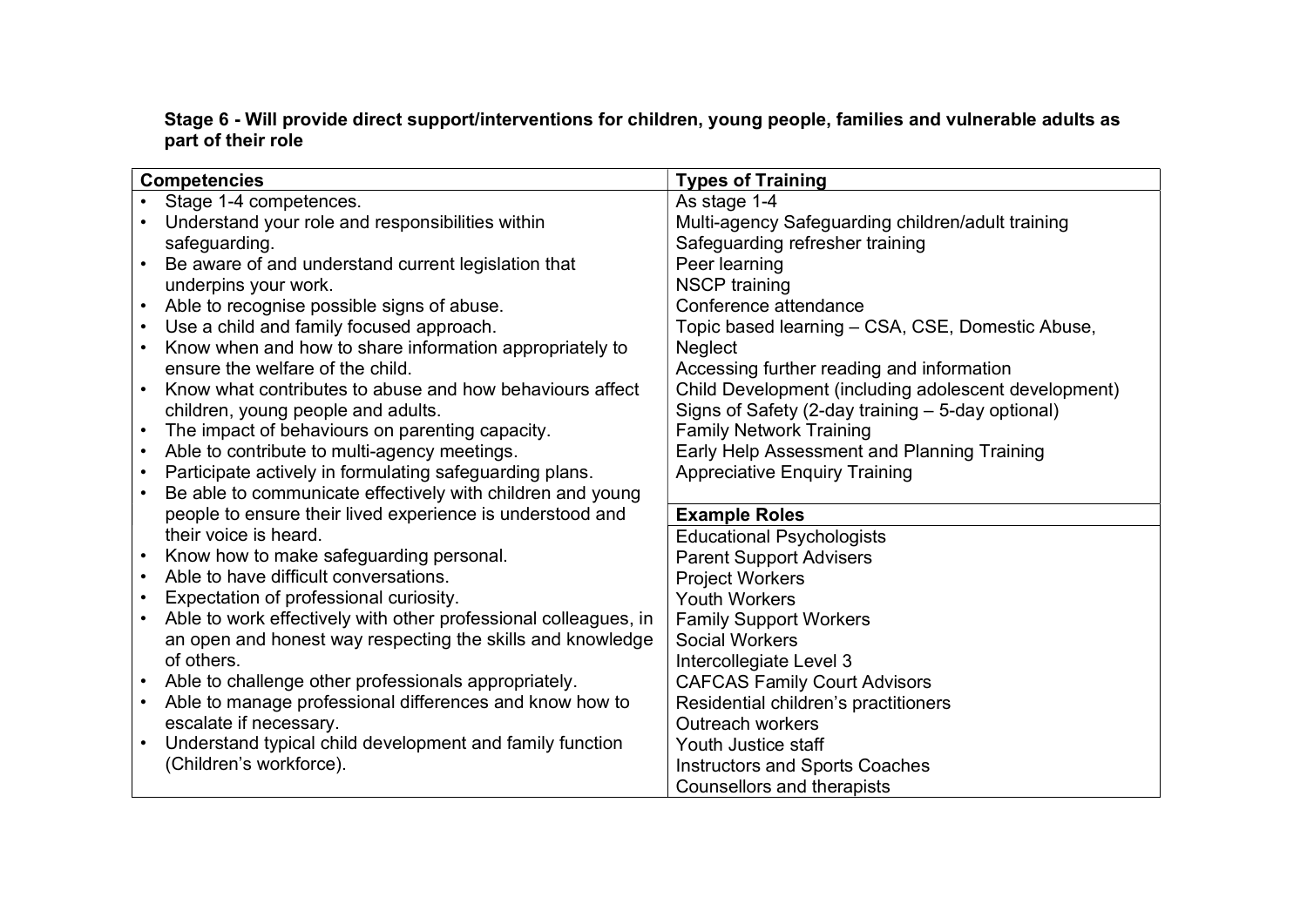|           | Complete holistic assessments: able to identify what is going | <b>Education Designated Safeguarding Leads</b> |
|-----------|---------------------------------------------------------------|------------------------------------------------|
|           | well, what we are worried about, complicating factors and     | <b>Headteachers</b>                            |
|           | what needs to happen next.                                    |                                                |
|           | Follow the NSCP/NSAB policies and procedures.                 |                                                |
|           | Maintaining up to date safeguarding knowledge including       |                                                |
|           | learning from SPRs and SARs particularly Norfolk focused      |                                                |
|           | reviews; understanding national themes, current evidence-     |                                                |
|           | based practice and embed this into frontline delivery         |                                                |
|           | Know the procedures for LADO and whistle-blowing within       |                                                |
|           | your own organisation.                                        |                                                |
|           | Know how to report concerns about a colleague.                |                                                |
|           | Able to reflect on own practice and learn from previous       |                                                |
|           | experiences.                                                  |                                                |
|           | Be aware of differences around consent between concerns       |                                                |
|           | around children vs concerns about adults with care and        |                                                |
|           | support needs.                                                |                                                |
|           | Work within the Signs of Safety/Making Safeguarding           |                                                |
|           | Personal frameworks - understanding the frameworks as a       |                                                |
|           | model for working not just as a tool.                         |                                                |
| $\bullet$ | Keeping up to date with current Norfolk and national          |                                                |
|           | safeguarding guidance and legislation.                        |                                                |
|           | Have more in depth knowledge on wider safeguarding issues     |                                                |
|           | e.g.:                                                         |                                                |
|           | Domestic abuse                                                |                                                |
|           | <b>Child Criminal Exploitation</b>                            |                                                |
|           | <b>Contextual Safeguarding</b><br>$\bullet$                   |                                                |
|           | Radicalisation (Prevent)                                      |                                                |
|           | <b>Parental Conflict</b>                                      |                                                |
|           | <b>Harmful Sexual Behaviour</b>                               |                                                |
|           | Neglect                                                       |                                                |
|           |                                                               |                                                |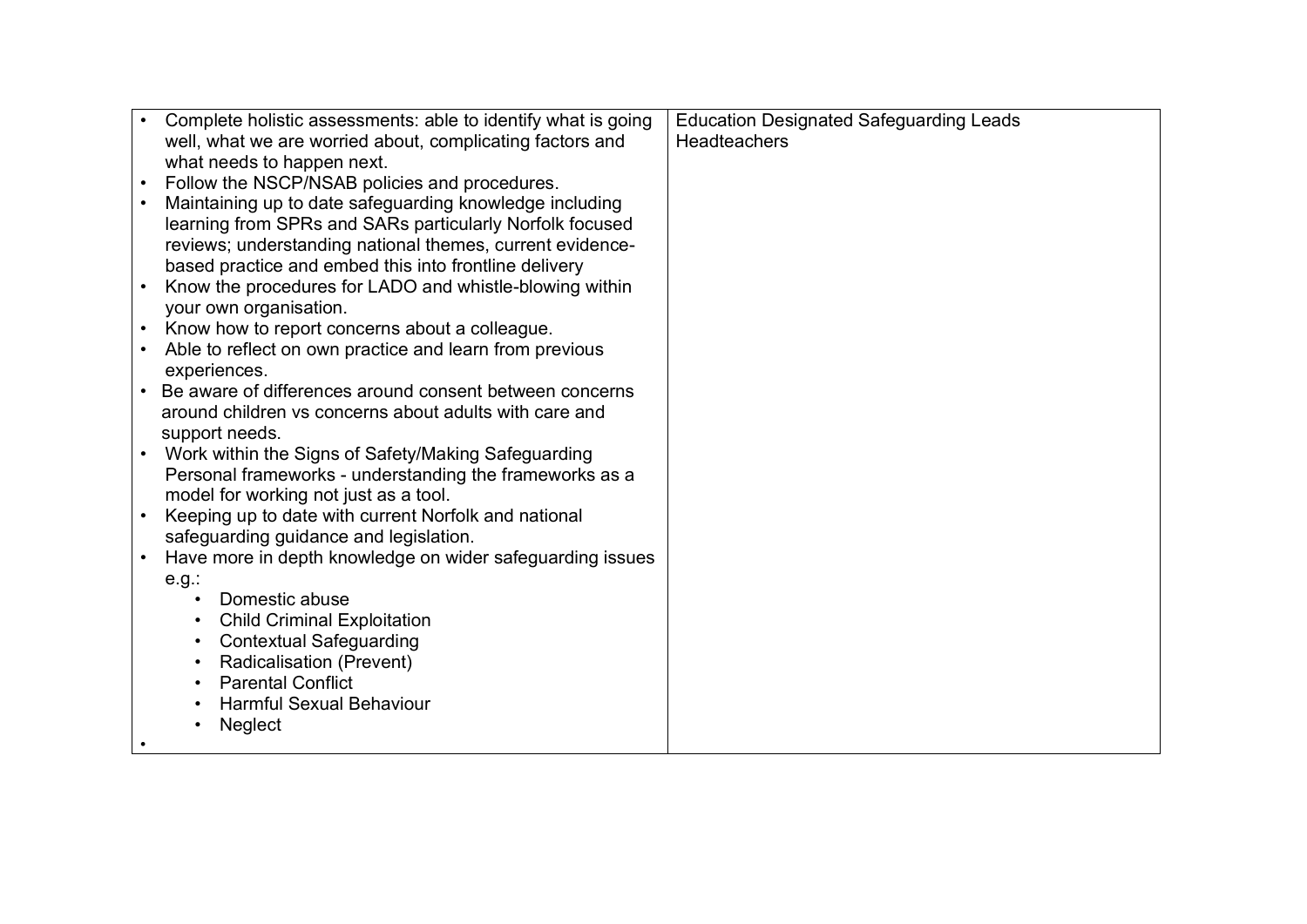Stage 7 - Supervisors, Managers and Designated Leads who provide support to those who do direct work.

| <b>Competencies</b>                                             | <b>Types of Training</b>                                   |
|-----------------------------------------------------------------|------------------------------------------------------------|
| Stage 6 competences                                             | As stage 6                                                 |
| Provide reflective supervision.                                 | <b>Safeguarding Supervision Training</b>                   |
| Know how to encourage professional curiosity.                   | Job shadowing                                              |
| Know how to encourage staff to hold the child at the centre of  | Peer support                                               |
| practice/make safeguarding personal.                            |                                                            |
| Able to create a learning culture.<br>$\bullet$                 | <b>Other training options</b>                              |
| Ensure and routinely test that staff are trained appropriately. | <b>Family Network Training</b>                             |
| Can check staff are demonstrating use of observation skills.    | <b>NSCP Best Practice Events</b>                           |
| <b>Embed the Thematic Framework.</b>                            | <b>Safer Recruitment Training</b>                          |
| Know how to deal with complaints related to safeguarding        |                                                            |
| practice.                                                       | <b>Example Roles</b>                                       |
| Apply knowledge of Safer Recruitment good practice.             | Assessment Team Manager                                    |
| Be able to contribute to peer to peer and multi-agency audits   | Child and Family Therapeutic Team Manager                  |
| to ensure cross sector effectiveness in safeguarding.           | <b>Independent Reviewing Officers</b>                      |
|                                                                 | <b>Principal Educational Psychologist</b>                  |
|                                                                 | Family Support Manager (Children's Services)               |
|                                                                 | <b>Family Court Advisor Manager</b>                        |
|                                                                 | Project Manager                                            |
|                                                                 | Designated Safeguarding Leads in schools, colleges,        |
|                                                                 | District Councils and large voluntary sector organisations |
|                                                                 | Intercollegiate Level 3                                    |
|                                                                 | <b>Education Designated Safeguarding Leads</b>             |
|                                                                 | <b>Headteachers</b>                                        |
|                                                                 | <b>Manager in Partner and Community Focus</b>              |
|                                                                 | Social Worker (Practice Educators)                         |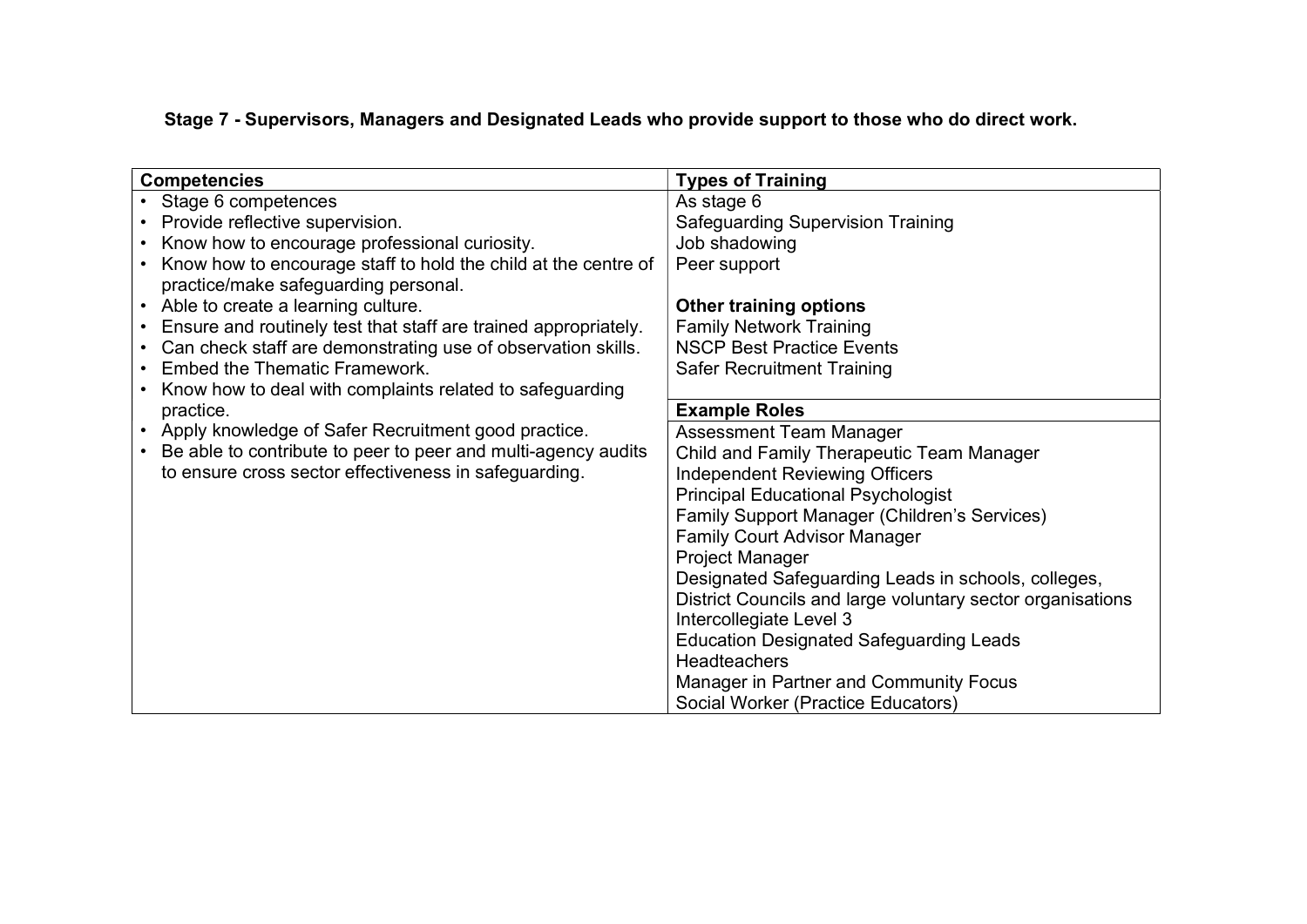Stage 8 - Have strategic roles and responsibilities for safeguarding e.g. Principal, Designated, Named or Lead Professional in their organisation.

| <b>Competencies</b>                                              | <b>Types of Training</b>                               |
|------------------------------------------------------------------|--------------------------------------------------------|
| Stage 6 competences.                                             | As stage 6 - 7                                         |
| Holding the child centre at all times and ensure their voice is  | <b>Safeguarding Supervision Training</b>               |
| heard at all levels.                                             | Job shadowing                                          |
| Work within a strengths-based approach.                          | Peer support                                           |
| Be accountable for specialist roles and responsibilities.        |                                                        |
| Know the functions and accountabilities of the NSCP.             | <b>Other training options</b>                          |
| Engage in the work of the NSCP and drive forward the             | As stage 7                                             |
| Norfolk safeguarding agenda promoting priorities within and      |                                                        |
| across sectors.                                                  | <b>Example Roles</b>                                   |
| Be able to contribute to the development of safeguarding         | Intercollegiate Levels 4 and 5                         |
| policy, practice and knowledge within Norfolk.                   | <b>Head of Social Work</b>                             |
| Be able to share and apply best practice within Norfolk.         | Head of Partner and Community Focus                    |
| Know how to undertake and contribute to SPRs on behalf of        | <b>Principal Social Worker</b>                         |
| their organisation.                                              | Head of Practice Development - Children's Services     |
| Be able to provide specialist advice and guidance across the     | <b>NSCP Board Manager</b>                              |
| workforce.                                                       | NSCP Workforce Development Officer                     |
| Be able to support the workforce in resolving disagreements      | <b>Head of Youth Offending Service</b>                 |
| and in challenging poor practice.                                | <b>Head of Localities</b>                              |
| Know how to lead service reviews.                                | <b>Assistant Directors</b>                             |
| Be able to know how to implement and audit the                   | Senior Executives of children, young people and family |
| effectiveness of safeguarding services on an organisational      | focussed organisations                                 |
| level.                                                           | Designated Leads of statutory organisations, such as   |
| Be able to work effectively with colleagues at a strategic level | <b>CAFCASS and Probation</b>                           |
| county wide.                                                     | Senior Managers in Voluntary Sector                    |
| Be responsible for assuring the quality of safeguarding          |                                                        |
| improvement processes.                                           |                                                        |
| Able to digest and synthesise policy, legislation etc for        |                                                        |
| frontline staff.                                                 |                                                        |